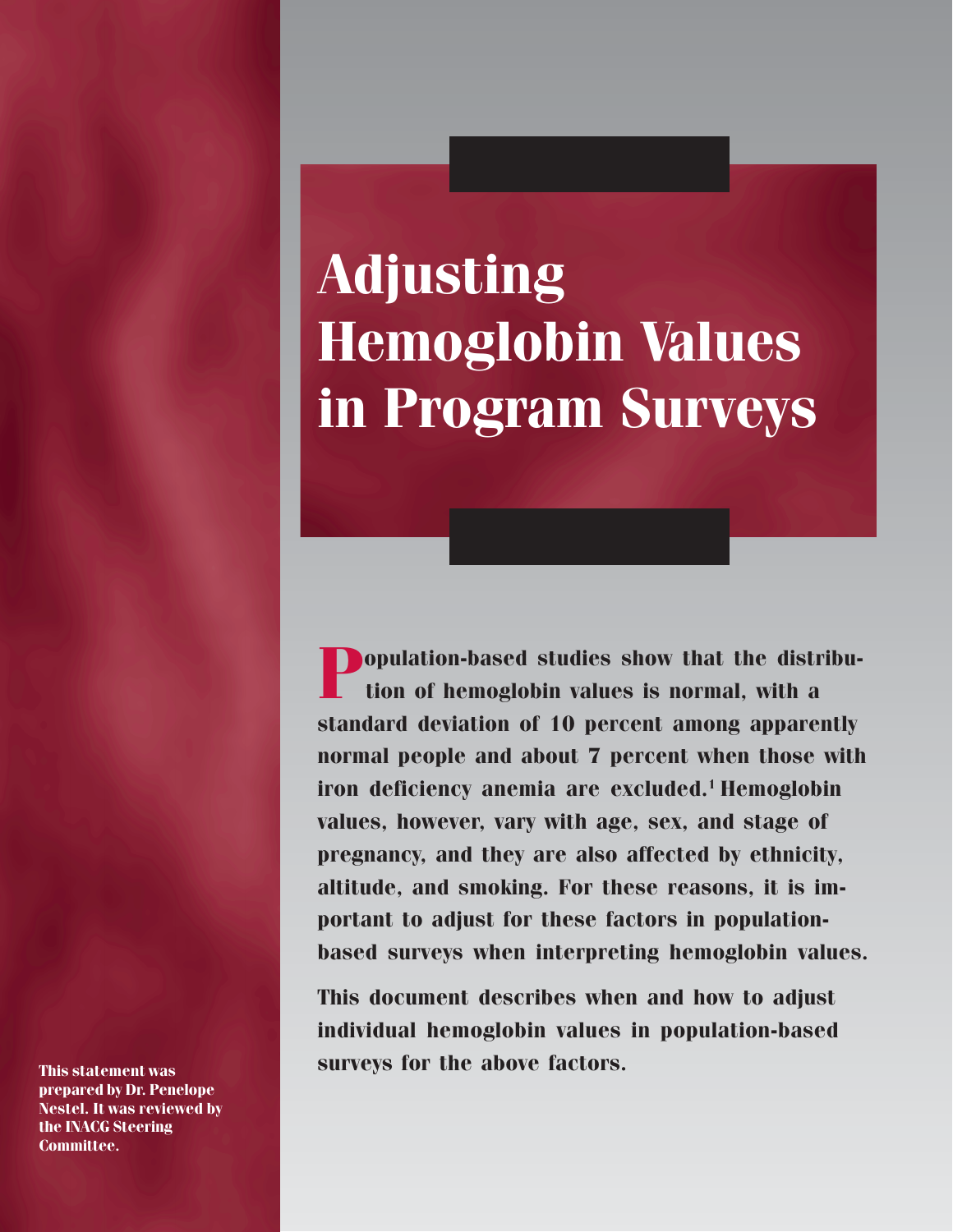#### Children, Nonpregnant Women, and Men

For full-term infants, hemoglobin concentrations at birth are higher than at any other time in life, reflecting fetal adaptation to the oxygendeficient environment of the uterus.2 In the first 2 months of life, hemoglobin concentration falls, reaching its lowest point at the age of about 2 months. This is thought to be due to the sudden decrease in erythropoiesis, or red cell production, as a result of the increased delivery of oxygen to tissues. <sup>3</sup> Thereafter, hemoglobin concentration rises gradually to the age of about 6 months, after which it levels out. The concentration of hemoglobin in blood normally increases as children get older. During adolescence hemoglobin production increases even more as a result of accelerated growth. For these rea-

> sons, age-specific values must be used to define anemia in children. Also, men have higher hemoglobin concentrations than women because of testosterone, which results in both larger body size and larger erythrocyte mass.4

The World Health Organization defines anemia as a hemoglobin value below the age-specific 2.5th percentile value in a nonanemic distribution. The accepted cutoffs<sup>5</sup> to define anemia in people living at sea level are shown in Table 1.

#### Pregnant Women

Both plasma volume and red cell mass expand in pregnancy. Because the expansion in plasma volume is greater, the net result is that hemoglobin is diluted. In women with adequate iron nutrition, hemoglobin concentration starts to fall during the early

> part of the first trimester, reaches its lowest point near the end of the second trimester, and then gradually rises during the third trimester.<sup>1</sup> Trimester-specific adjustments<sup>6</sup> have been developed and are shown in Table 2 along with the generic value used when the trimester is unknown.5

#### **Ethnicity**

Data from the United States show that healthy people of African extraction of all age groups at all times, except during the perinatal period, have hemoglobin concentrations 5 to 10 g/L below those of whites and this difference

is independent of iron deficiency and in some cases hemoglobinopathies and socio-economic factors.7–11 Other US-based races including East Asians,<sup>8</sup> Hispanics,<sup>12</sup> Japanese,<sup>13</sup> and American Indians<sup>14</sup> have hemoglobin values similar to that for white Americans. The US Insti-

> tute of Medicine15 justifies adjusting the hemoglobin cutoff for children of African extraction below 6 years old downward by 0.3 g/L and that for adults of African extraction by 0.8 g/L on the basis that the hemoglobin values for Americans of African extraction are lower than those of other US-based populations of comparable iron status and also because doing so is consistent with the accepted definition

of anemia as a hemoglobin concentration below the 2.5th percentile. The report goes on to say that using the lower cutoff value would result in fewer false-positive diagnoses of anemia, which would reduce the

Table 1. Hemoglobin cutoffs to define anemia in people living at sea level

| Age or sex group               | <b>Hemoglobin</b><br>below (g/L) |
|--------------------------------|----------------------------------|
| Children                       |                                  |
| 6 months to 5 years            | 110                              |
| 5 to 11 years                  | 115                              |
| 12 to 14 years                 | 120                              |
| Nonpregnant females > 15 years | 120                              |
| Men $>$ 15 years               | 130                              |

Table 2. Hemoglobin adjustment for pregnancy in

Stage of pregnancy **Hemoglobin** (trimester) (g/L) First –10 Second –15 Third –10 Trimester unknown –10

women living at sea level

Table 3. Hemoglobin adjustment for healthy people of African extraction living at sea level

Hemoglobin (g/L)

Everyone –10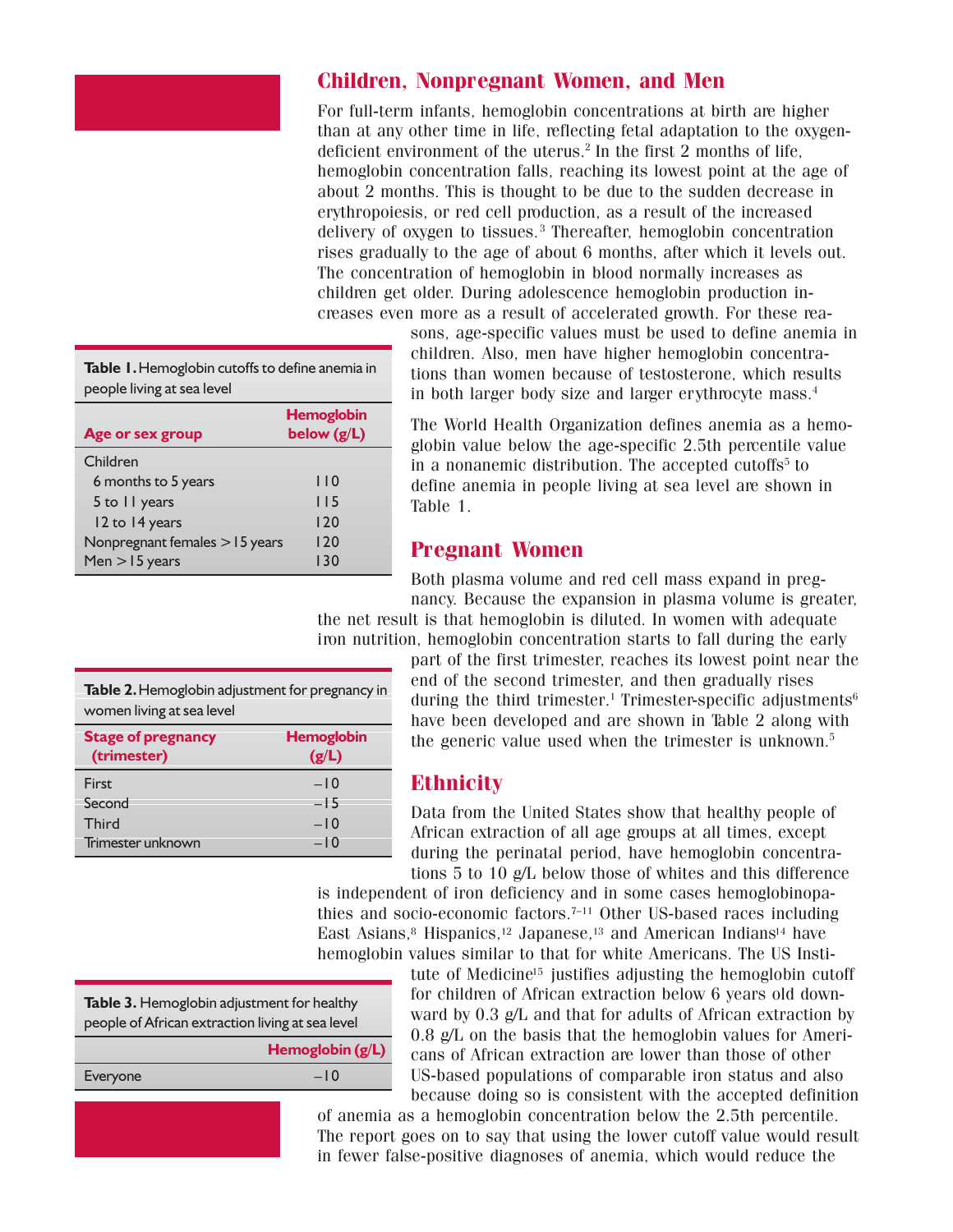likelihood of people being classified as failing to respond to treatment due to poor compliance or the anemia not being the result of iron deficiency. However, whether ethnic differences in hemoglobin concentrations exist in populations outside the USA, where the etiology of

anemia is more complex, remains unknown. Based on the US data for healthy people of African extraction, and to achieve adequate sensitivity and specificity for screening purposes, WHO<sup>5</sup> indicates that hemoglobin concentrations be adjusted downward by 10 g/L in people of African extraction irrespective of age, as shown in Table 3.

### Smoking

Hemoglobin concentration increases in smokers because

the inhaled carbon monoxide results in increased carboxyhemoglobin,

which has no oxygen-carrying capacity. To compensate, hemoglobin levels increase. To take into account the resulting elevated hemoglobin concentration, the U.S. Centers for Disease Control and Prevention developed a smoking-specific hemoglobin adjustment to define anemia in smokers.6 Table 4 shows the values to add to normal hemoglobin cutoffs to define anemia in smokers. Alternatively, these values can be subtracted from observed hemoglobin values.

# Altitude

At elevations above 1000 m, hemoglobin concentrations increase as an adaptive response to the lower partial pressure of oxygen and reduced oxygen saturation of blood.16 The compensatory increase in red cell production ensures that sufficient oxygen is supplied to tissues.

The CDC's Pediatric Nutrition Surveillance System used data from 2- to 5-year-old children with little or no iron

deficiency from clinics at 1200 to 3000 m elevation to develop a curve that describes hemoglobin changes with altitude.6 The progression is curvilinear, with the increase in hemoglobin concentration becoming steeper as altitude increases. The data in Table 5, which is based on the equation below, show the adjustment values in altitudes at 500-m intervals. (The altitude at which the blood sample is taken is rounded up or down to the nearest 500 m.)

> Hb =  $-0.32 \times$  (altitude in meters  $\times$  .0033) + 0.22  $\times$  (altitude in meters  $\times$  .0033)<sup>2</sup>

Data from iron-replete Ecuadorian children 6 to 59 months of age living at altitudes ranging from sea level to 3400 m were used to develop another hemoglobin adjustment curve.17 The latter is based on a different equation (Hb =  $6.83 \times \exp$  [0.000445  $\times$  altitude in meters] + 113.3), which gives values 2 to 3 g/L higher than the CDC values (see the Appendix Table). These higher values were ascribed to the smaller sample size in the Ecuador data set (R. Yip, personal communication, 1995). The investigators in the Ecuador study also assumed that the association between hemoglobin concentration and altitude is exponential from sea level, but there is no biological evidence that hemo-



Table 5. Hemoglobin adjustments  $(g/L)$  for altitude

| <b>Altitude (m)</b> | Hemoglobin (g/L) |
|---------------------|------------------|
| < 1000              | 0                |
| 1000                |                  |
| 1500                | 4                |
| 2000                | 7                |
| 2500                | $\overline{2}$   |
| 3000                | 18               |
| 3500                | 26               |
| 4000                | 34               |
| 4500                | 44               |
| 5000                | 55               |
| 5500                | 67               |

Note: The numbers in red are extrapolated values.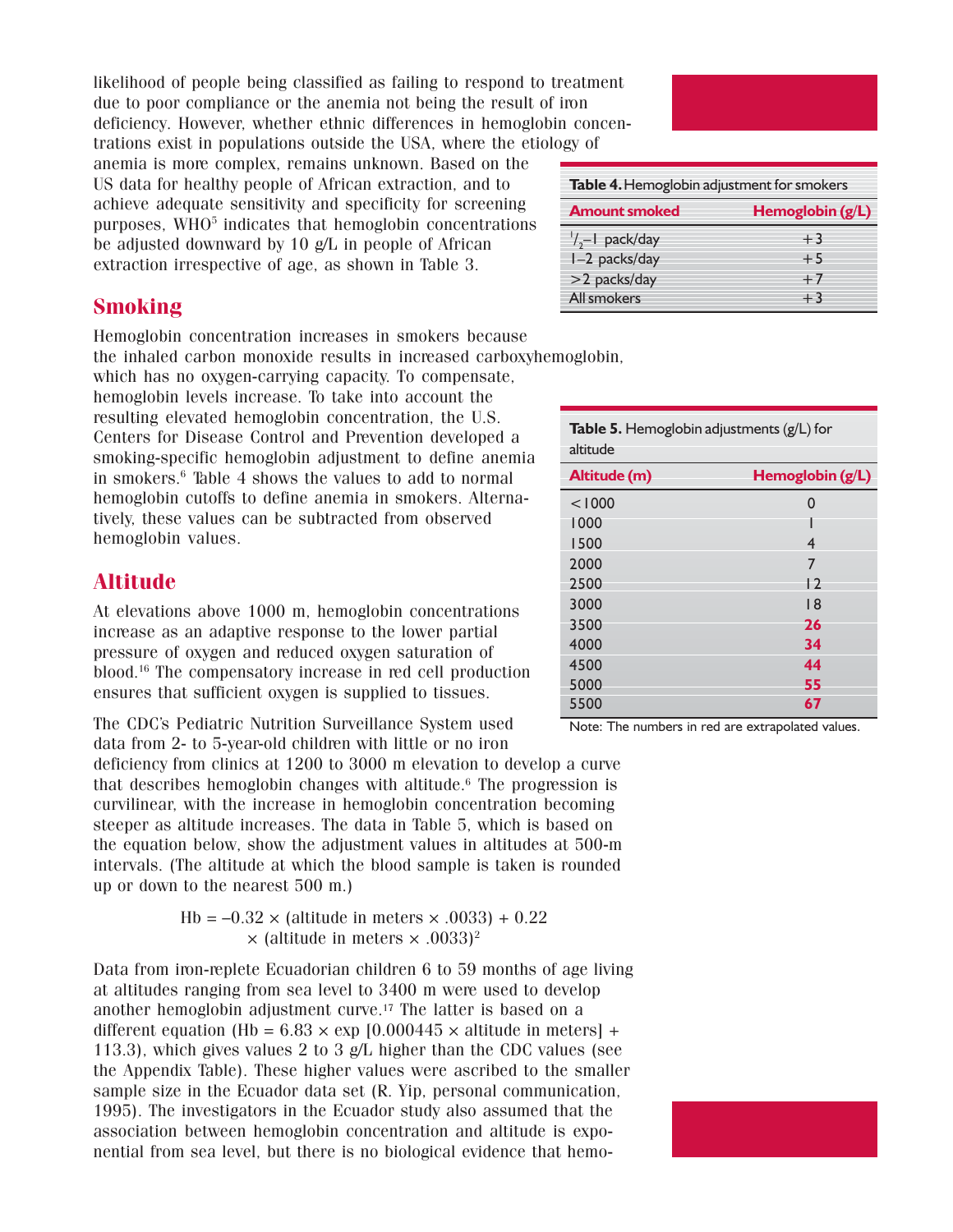globin concentration varies at altitudes below 1000 m. Given the latter fact, and the fact that for practical purposes the small differences in hemoglobin concentration at the different altitudes are not critical, the CDC adjustment factors would appear to be more appropriate.

In adults, the hemoglobin concentration of Peruvian men was measured at a few high altitudes by Hurtado et al.<sup>16</sup> Their findings were similar to the predicted values obtained by the CDC (see the Appendix Table). In the absence of other data, the CDC values can be applied to adult men.

Cohen and Hass<sup>18</sup> used data from pregnant Bolivian women residing at altitudes between 1000 and 4800 m to determine adjustments for estimating the prevalence of anemia in pregnancy at high altitude. They derived a curve (Hb =  $120 + 16.3 \times$  [exp (0.00038  $\times$  (altitude in meters – 1000)]) that was theoretically grounded on the nonlinear shape of the oxygen disassociation curve. An important assumption in the Cohen and Hass model was that pregnancy plasma volume expansion at high altitude is similar to that at sea level, although, as the authors noted, it is not clear whether this is the case.19,20 The Cohen and Hass values were similar to those of the CDC, although, unlike the Ecuador data set, they were 2 to 4 g/L lower depending on the altitude (see the Appendix Table). Again, because of the similarity between these values and the CDC values, it is recommended that the CDC values also be used for pregnant women.

#### How to Adjust Hemoglobin Concentrations for Different Populations at Different Altitudes

The adjustment values in Table 5 can be used in one of two ways:

- to add the correction value to the sea-level cutoff values shown in Table 1, or
- to subtract the adjustment from the measured hemoglobin concentration at the relevant altitude—to the nearest 500 m—to get the sea-level value.

The above is important because the WHO hemoglobin cutoffs for anemia refer to sea-level values.

Along with the pregnancy and race adjustments, smoking and altitude adjustments are additive $6$  to the values given in Table 1. For example, the cutoff hemoglobin value for a 2-year-old child of African extraction at 700 m would be:

110 (2-year-old) – 10 (ethnicity) + 0 (altitude) = 100 g/L,

whereas that for a pregnant Asian woman living at 4200 m and smoking half a pack of cigarettes a day would be

120 (nonpregnant) – 0 (ethnicity) + 34 (altitude) + 3 (smoking) =  $157$  $g/L$ .

Individual observed values are adjusted by subtracting the appropriate values for smoking and altitude. For example, a 3-year-old living at 1800 m whose hemoglobin measurement is 114 g/L would be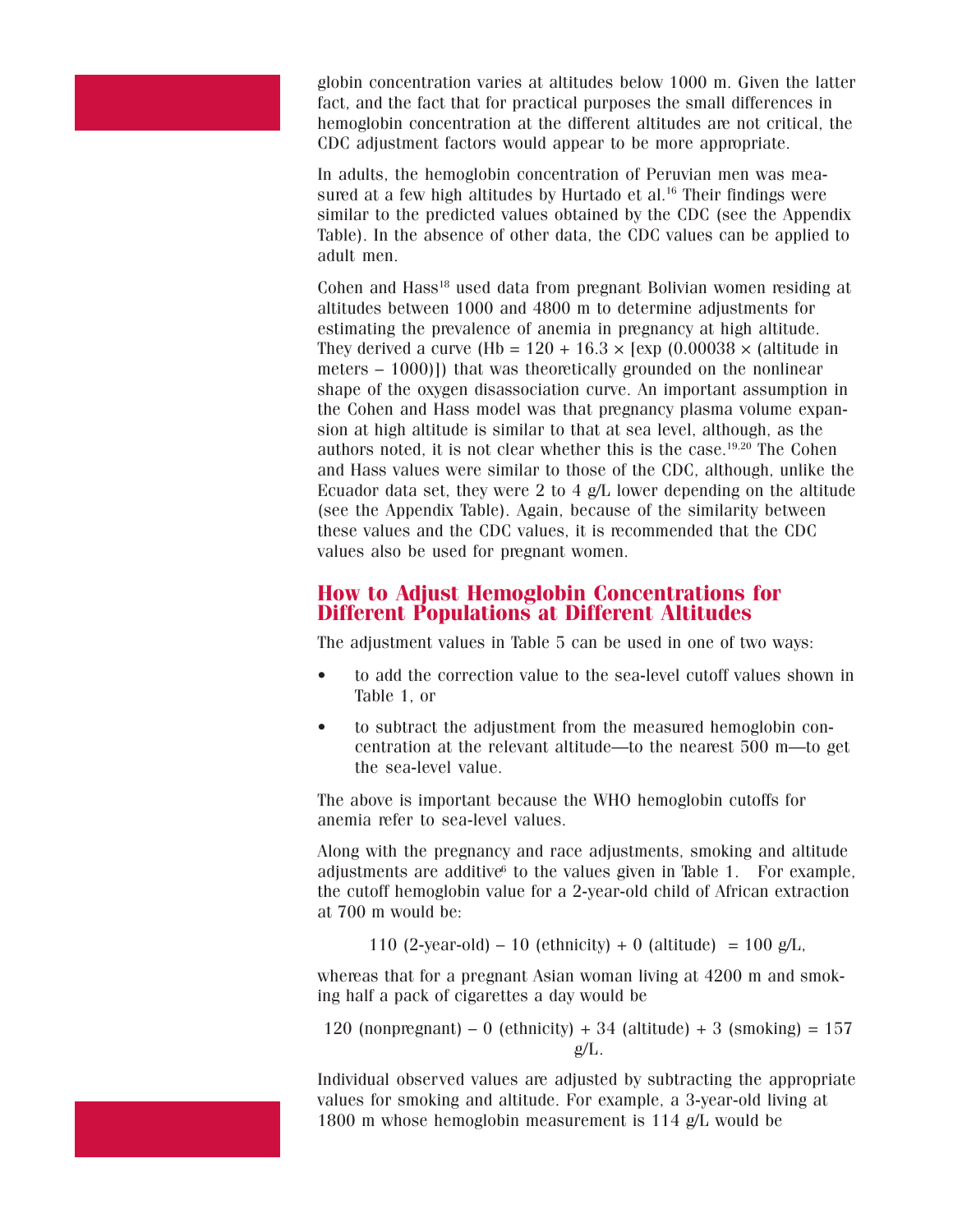#### 114 (observed hemoglobin) – 7 (altitude) =  $107 \text{ g/L}$  at sea level.

Similarly a pregnant woman who smokes and whose hemoglobin measurement is 105 g/L at 3100 m would be

105 (observed hemoglobin) – 3 (smokes) – 18 (altitude) =  $84 \text{ g/L}$  at sea level.

**Appendix Table.** Hemoglobin adjustments  $(g/L)$  for altitude according to different studies

| <b>Children</b> |                | <b>Men</b>      | <b>Pregnant women</b>                                                                     |                                 |
|-----------------|----------------|-----------------|-------------------------------------------------------------------------------------------|---------------------------------|
|                 |                |                 | Altitude (m) CDC <sup>6</sup> Dirren et al. <sup>17</sup> (Hurtado et al. <sup>16</sup> ) | (Cohen and Hass <sup>18</sup> ) |
| $\Omega$        | $\Omega$       | 0               |                                                                                           |                                 |
| 1000            |                | 4               |                                                                                           | 0                               |
| 1500            | 4              | 6               | 6                                                                                         | 3                               |
| 2000            | 7              | $\overline{10}$ |                                                                                           |                                 |
| 2500            | $\overline{2}$ | 4               |                                                                                           | $\mathsf{I}$                    |
| 3000            | 8              | 9               |                                                                                           | 16                              |
| 3500            | 26             | 26              | 26                                                                                        | 23                              |
| 4000            | 34             | 34              |                                                                                           | 3 <sub>1</sub>                  |
| 4500            | 44             | 44              | 44                                                                                        | 40                              |
| 5000            | 55             | 56              | 56                                                                                        | 51                              |
| 5500            | 67             | 72              |                                                                                           | 65                              |

Note: The numbers in red are extrapolated values.

#### References

<sup>1</sup> Bothwell TH, Charlton RW. Iron deficiency in women. Washington, DC: International Nutritional Anemia Consultative Group (INACG), 1981

<sup>2</sup> Dallman PR. Review of iron metabolism. In: Filer LJ, ed. Dietary iron: birth to two years. New York: Raven Press Ltd, 1989

<sup>3</sup> Dallman PR, Siimes MA. Iron deficiency in infancy and childhood. Washington, DC: INACG, 1979

<sup>4</sup> Yip R, Dallman PR. Iron. In: Ziegler WW, Filer LJ, eds. Present knowledge in nutrition, 7th ed. Washington, DC: ILSI Press, 1996

<sup>5</sup> WHO/UNICEF/UNU, ed. Iron deficiency anaemia, assessment, prevention and control: a guide for programme managers. WHO/NHD/01.3. Geneva: WHO, 2001

6 Centers for Disease Control and Prevention. Criteria for anemia in children and childbearing-aged women. MMWR Morb Mortal Wkly Rep 1989;38:400–404

<sup>7</sup> Garn SM, Smith NJ, Clark DC. Lifelong differences in hemoglobin levels between blacks and whites. J Natl Med Assoc 1975;67:91

<sup>8</sup> Dallman PR, Barr GD, Allen CM, Shinefield HR. Hemoglobin concentration in white, black, and Oriental children: is there a need for separate criteria in screening for anemia? Am J Clin Nutr 1978;31:377

<sup>9</sup> Pan WH, Habicht JP. The non-iron-deficiency-related differences in hemoglobin concentration distribution between blacks and whites and men and women. Am | Epidemiol 1991;134:1410-1416

 $10$  Perry GS, Byers T, Yip R, Margen S. Iron nutrition does not account for the hemoglobin differences between blacks and whites. J Nutr 1992;122:1417-1424

 $11$  Johnson-Spear M, Yip R. Hemoglobin difference between black and white women with comparable iron status: justification for race-specific anemia criteria. Am | Clin Nutr 1994;60: 117–121

<sup>12</sup> Looker AC, Johnson CL, McDowell MA, Yetley EA. Iron status: Prevalence of impairment in three Hispanic groups in the United States. Am J Clin Nutr 1989;49:553–8.

<sup>13</sup> Uchida T, Yoshida M, Sakai K, et al. Prevalence of iron deficiency in Japanese women. Acta Haematol Jpn 1988;51:24–7.